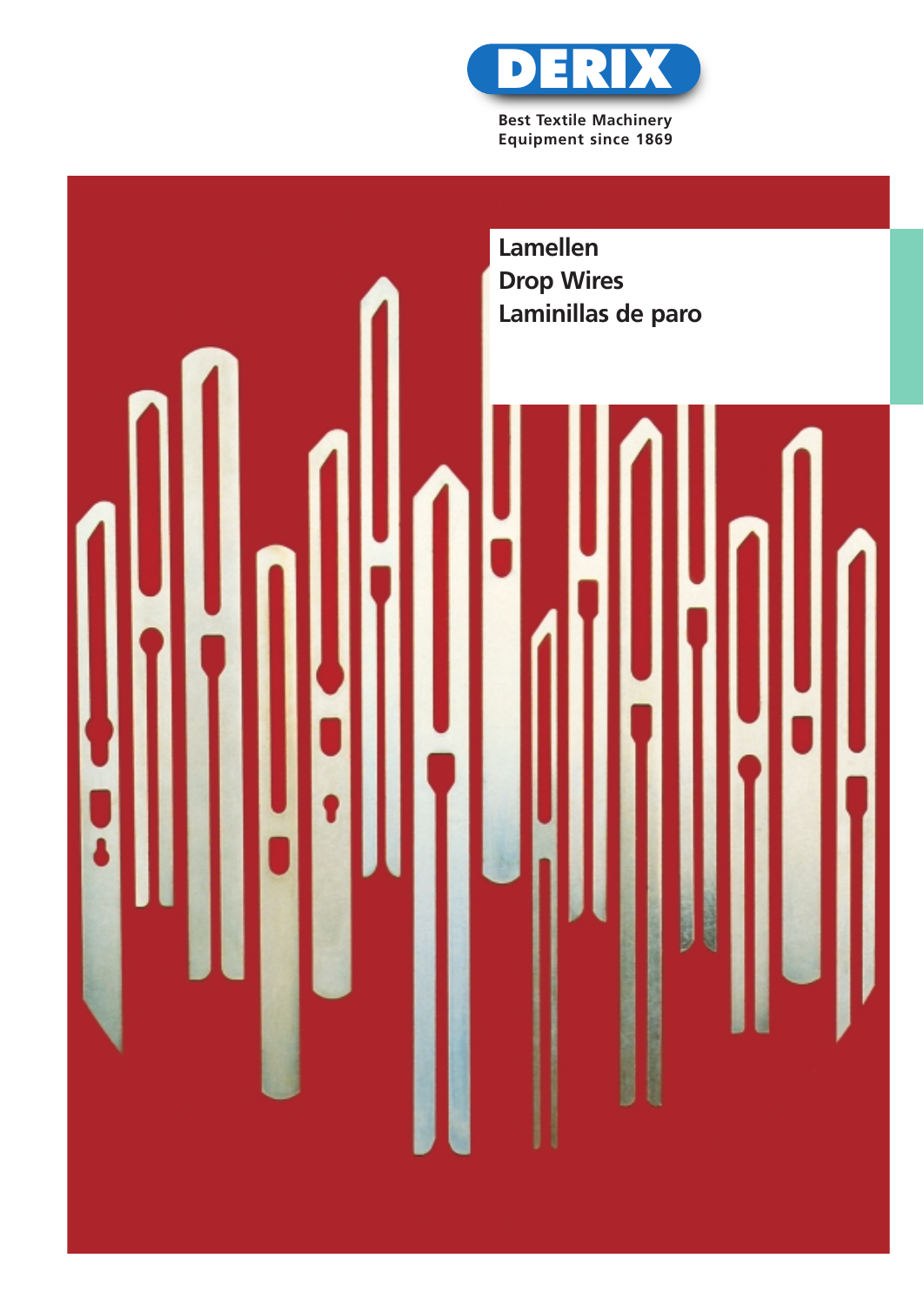## **Lamellen Drop Wires Laminillas de paro**

Wählen Sie den geeigneten Typ aus, in dem Sie die Größe und das Gewicht vergleichen.

Please select the suitable type by comparing the size and the weight.

Seleccione por favor el tipo adecuado comparando el tamaño y el peso.



# **Heinrich Derix GmbH**



Phone: +49-2158-91990<br>Fax: +49-2158-2699 +49-2158-2699

info@derix.biz www.derix.biz Auf dem Feldchen 7-9 D-47929 Grefrath

POB: 101026 47919 Grefrath · Germany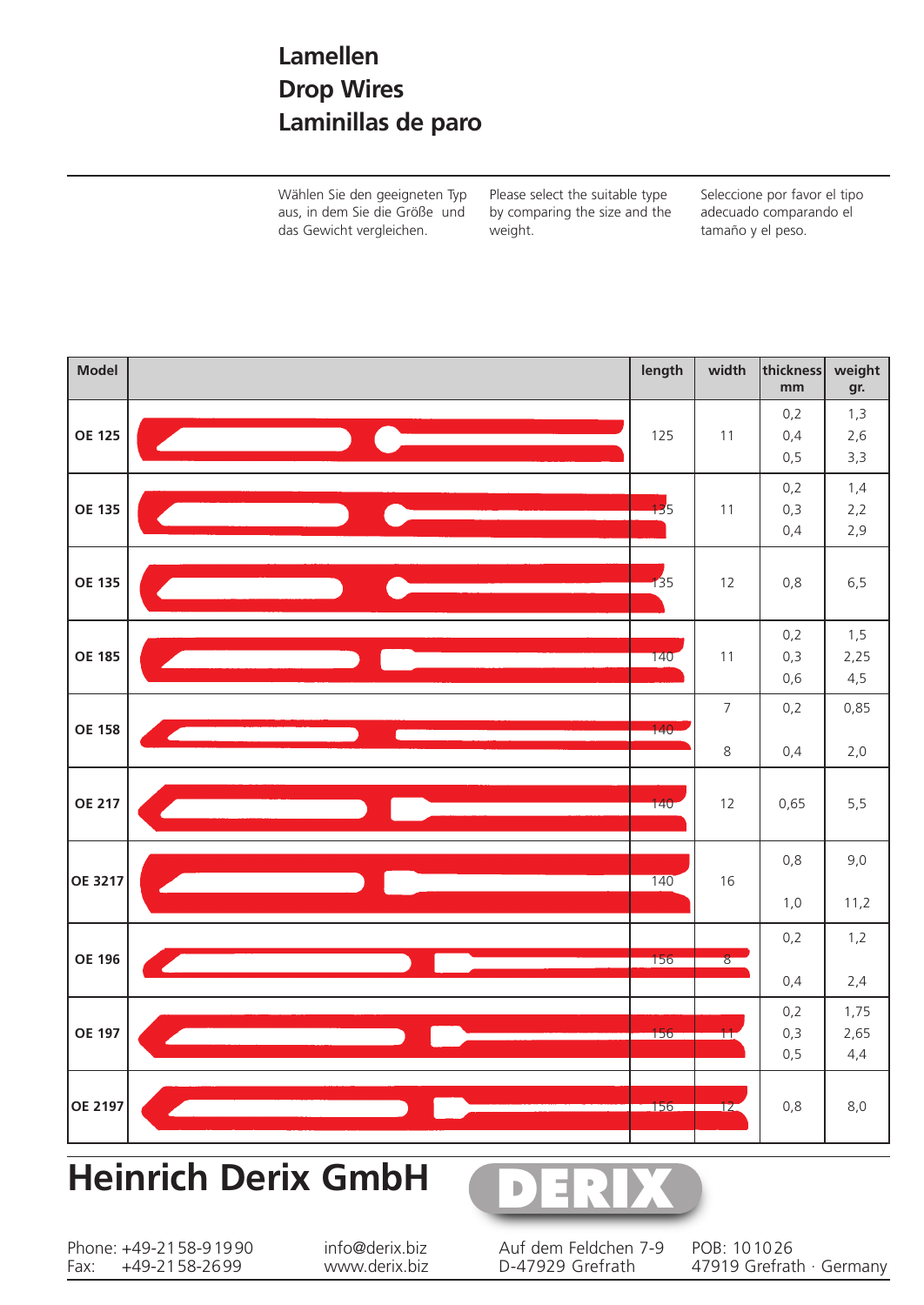### **Lamellen Drop Wires Laminillas de paro**



# **Heinrich Derix GmbH**



Phone: +49-2158-91990<br>Fax: +49-2158-2699 +49-2158-2699

info@derix.biz www.derix.biz Auf dem Feldchen 7-9 D-47929 Grefrath

POB: 101026 47919 Grefrath · Germany